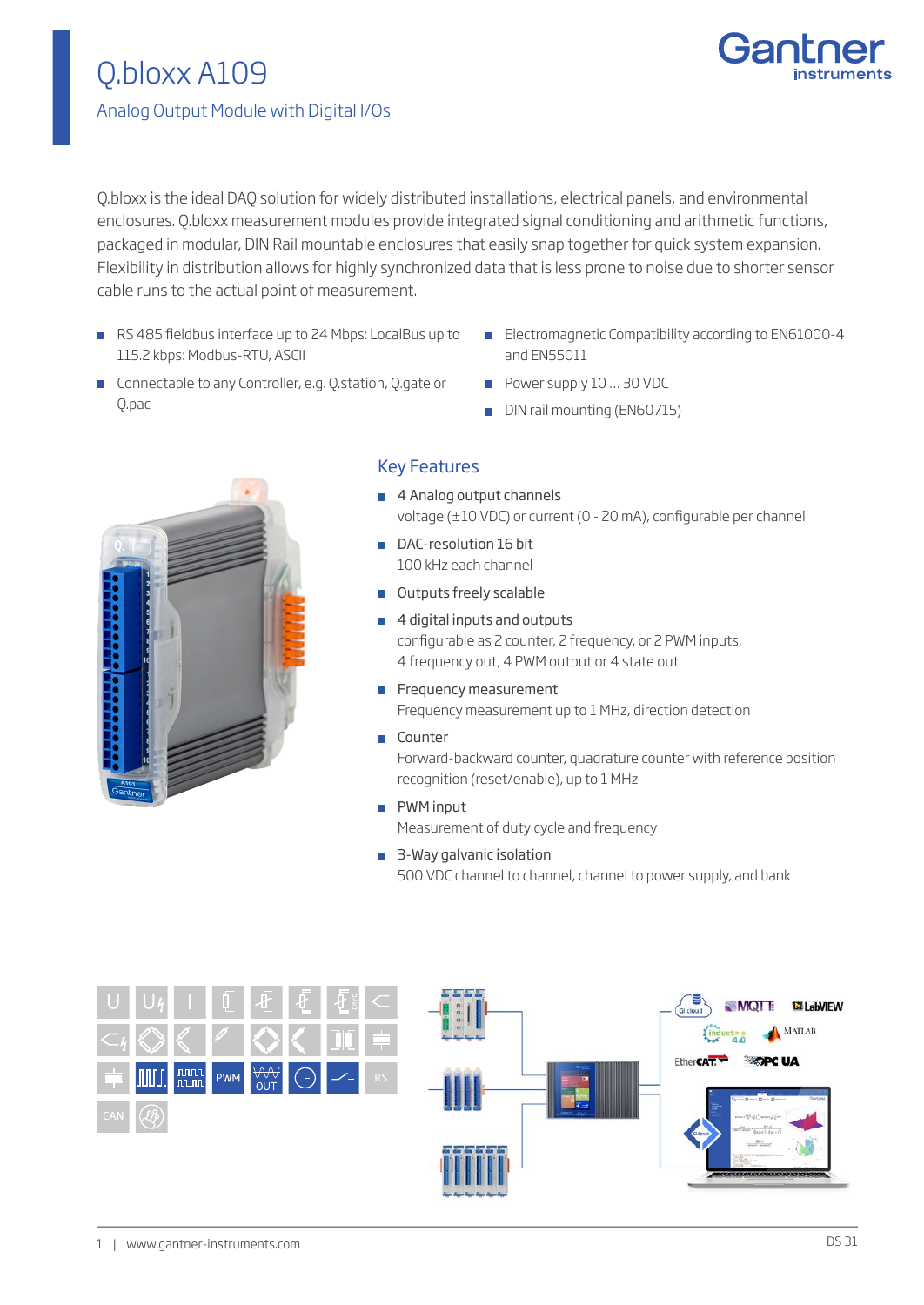

# Q.bloxx A109

Analog Output Module with Digital I/Os

## Technical Data

### Analog Output

| Channels $ 4$                                                                     |
|-----------------------------------------------------------------------------------|
| Accuracy $\vert$ 0.02 % typical                                                   |
| Output type   voltage or current, configurable per channel                        |
| Isolation voltage   500 VDC channel to channel to power supply channel to bus $1$ |
|                                                                                   |

1 noise pulses up to 1000 VDC, continuous up to 250 VDC

### Output Mode Voltage

| Output voltage $\pm 10$ VDC               |                                                   |                              |
|-------------------------------------------|---------------------------------------------------|------------------------------|
| Allowable load resistance $  > 2 k\Omega$ |                                                   |                              |
| Long-term drift $\vert$ <1 mV / 24 hrs    |                                                   | $<$ 2.5 mV / 8000 hrs        |
|                                           | Temperature influence   <2 mV / 10 K Offset drift | $<$ 0.05 % / 10 K Gain drift |
|                                           | Noise voltage   <10 mV at 1000 Hz                 | <2 mV at 10 Hz               |

### Current Output

| Output current   0 - 20 mA                      |                                             |                              |
|-------------------------------------------------|---------------------------------------------|------------------------------|
| Load burden $\vert$ <400 $\Omega$               |                                             |                              |
| burden influence $ $ < 0.1 $\mu$ A / $\Omega$   |                                             |                              |
| Long-term stability $\vert$ <2 $\mu$ A / 24 hrs |                                             | $5\mu A/B000$ hrs            |
|                                                 | Temperature drift <4 µA / 10 K Offset drift | $<$ 0.05 % / 10 K Gain drift |
|                                                 | Noise current $ $ < 20 $\mu$ A at 1000 Hz   | $<$ 4 $\mu$ A at 10 Hz       |

## Digital Input

| Channels $ 4$               |                                                                                        |
|-----------------------------|----------------------------------------------------------------------------------------|
|                             | Logic levels   TTL or 24 VDC according to IEC 61131-2, Type 1                          |
| TTL logic voltage           | $<$ 0.8 VDC (Low)<br>$> 3$ VDC (High)                                                  |
| 24 VDC logic voltage        | $-3$ to 5 VDC (Low)<br>11 to 30 VDC (High)                                             |
|                             | Input type $ $ PNP (current sinking)                                                   |
| Input voltage   30 VDC max. |                                                                                        |
| Input current   2 mA max.   |                                                                                        |
|                             | Isolation voltage   500 VDC, group to group, group to power supply, channel to bus $1$ |

1 noise pulses up to 1000 VDC, continuous up to 250 VDC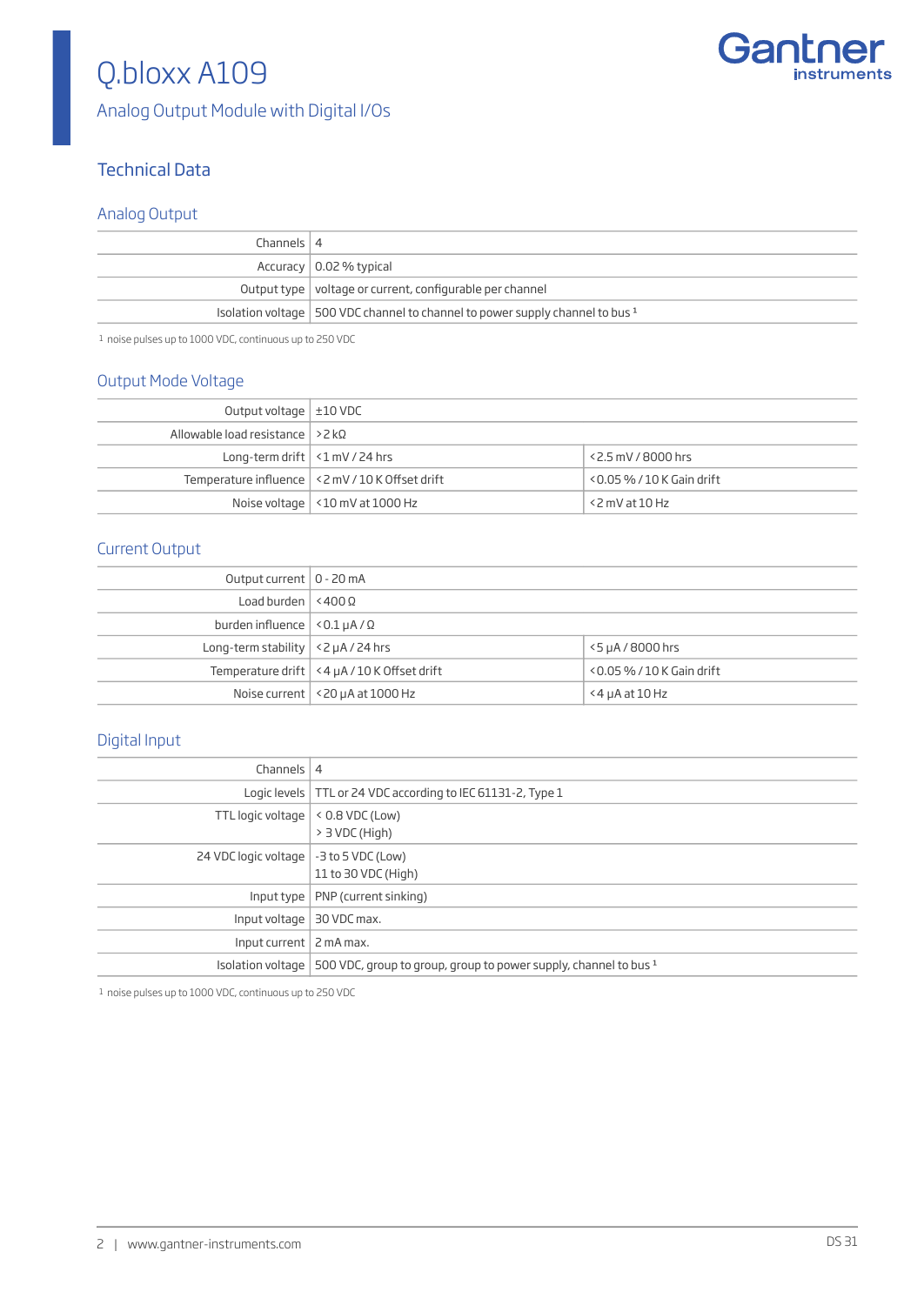

## Q.bloxx A109 Analog Output Module with Digital I/Os

### Digital Input Modes

| <b>Status</b>                |                                                                                                                                                                                                                                                   |
|------------------------------|---------------------------------------------------------------------------------------------------------------------------------------------------------------------------------------------------------------------------------------------------|
| Response time $\vert$ 10 µs  |                                                                                                                                                                                                                                                   |
| <b>Frequency measurement</b> |                                                                                                                                                                                                                                                   |
| Method                       | Chronos method (optimized by a combination of time measurement and pulse counting), detection of<br>rotational direction (0 deg. / 90 deg.)                                                                                                       |
| Frequency range              | 0.1 Hz to 1 MHz                                                                                                                                                                                                                                   |
| Time base                    | $0.001$ s to $1$ s                                                                                                                                                                                                                                |
| Internal reference frequency | 48 MHz                                                                                                                                                                                                                                            |
| Accuracy                     | 0.01% at timebase > 1ms                                                                                                                                                                                                                           |
| Resolution $ 21$ ns          |                                                                                                                                                                                                                                                   |
| Pulse counting               |                                                                                                                                                                                                                                                   |
| Accuracy                     | 0.01% at timebase > 1ms                                                                                                                                                                                                                           |
| Resolution                   | $21$ ns                                                                                                                                                                                                                                           |
| Counter frequency            | 1 MHz                                                                                                                                                                                                                                             |
| Mode(s) of operation         | - Forward and reverse counting (additional input for direction of counting)<br>- Quadrature counter (additional input for detection of rotational direction)<br>- Quadrature counter with zero reference and reset/enable (two additional inputs) |
| Pulse-width measurement      |                                                                                                                                                                                                                                                   |
| Input frequency              | 0.1 Hz to 1 MHz                                                                                                                                                                                                                                   |
| Accuracy                     | 0.01% at timebase > 1ms                                                                                                                                                                                                                           |
| Resolution   21 ns           |                                                                                                                                                                                                                                                   |

## Digital Output

| Channels $ 4$ |                                                                                        |
|---------------|----------------------------------------------------------------------------------------|
|               | Contact   open drain p-channel MOSFET                                                  |
|               | Output voltage   12 to 30 VDC (external supply required)                               |
|               | Load capacity $\vert$ 30 VDC / 500 mA (ohmic load)                                     |
|               | Isolation voltage   500 VDC, group to group, group to power supply, channel to bus $1$ |

1 noise pulses up to 1000 VDC, continuous up to 250 VDC

## Digital Output Modes

| <b>Status</b>                       |                                                                               |                        |                                   |
|-------------------------------------|-------------------------------------------------------------------------------|------------------------|-----------------------------------|
| Response time $ 10 \mu s (> 0.5 A)$ |                                                                               | $100 \mu s ( > 0.1 A)$ | $1000 \,\mu s \,(0.1 \,\text{A})$ |
| <b>Frequency output</b>             |                                                                               |                        |                                   |
|                                     | Frequency range $\vert$ 0.1 Hz to 1 kHz / 10 kHz (depending on load capacity) |                        |                                   |
| Accuracy   0.1 %                    |                                                                               |                        |                                   |
| Resolution $ 1 \text{ }\mu s$       |                                                                               |                        |                                   |
| <b>PWM</b> output                   |                                                                               |                        |                                   |
|                                     | Frequency range $\vert$ 0.1 Hz to 1 kHz / 10 kHz (depending on load capacity) |                        |                                   |
| Accuracy   0.1 %                    |                                                                               |                        |                                   |
| Resolution $ 1 \mu s$               |                                                                               |                        |                                   |